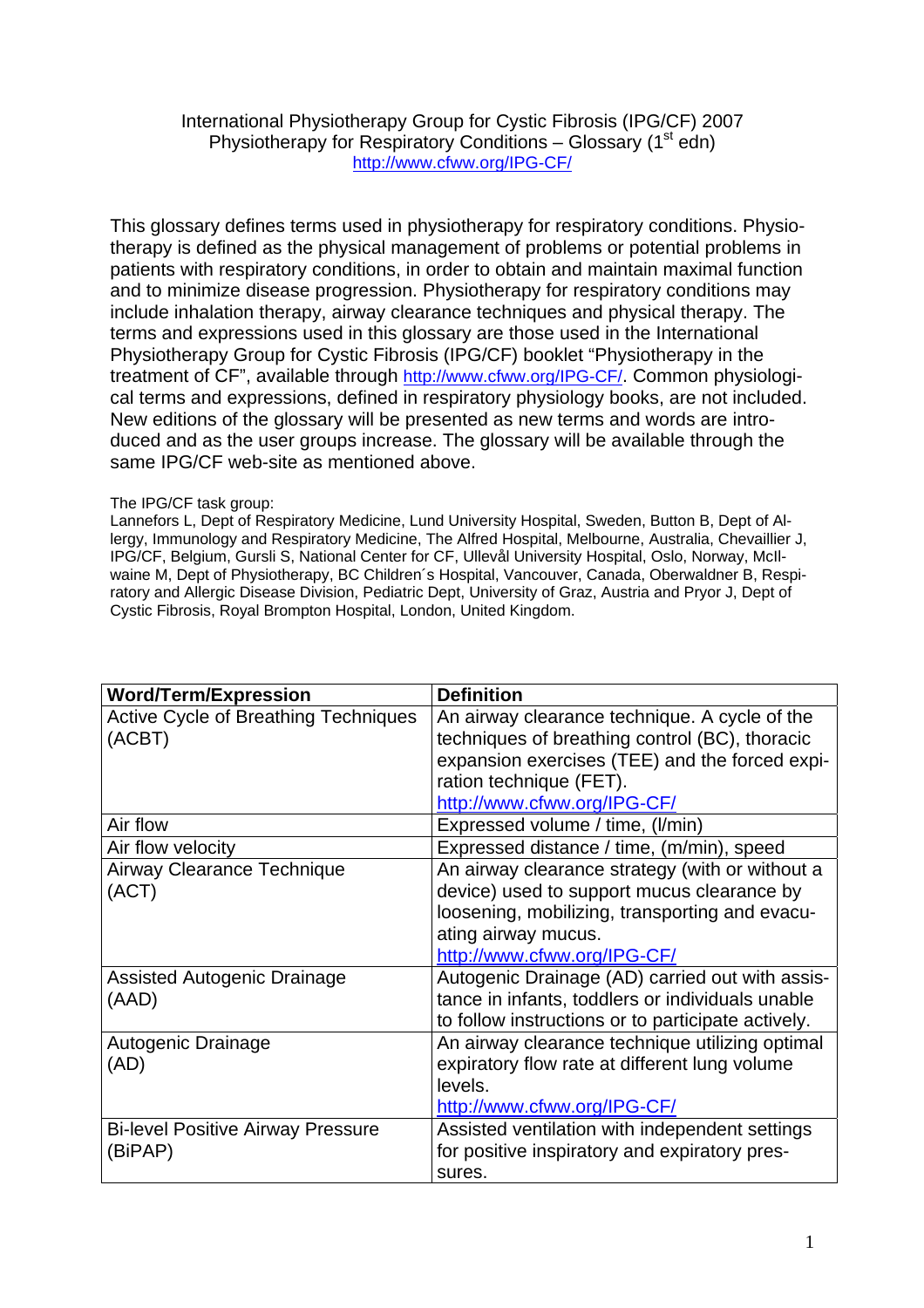| <b>Breathing Control</b>                   | Normal tidal breathing encouraging use of the     |
|--------------------------------------------|---------------------------------------------------|
|                                            |                                                   |
| (BC)                                       | lower chest and relaxation of the upper chest     |
|                                            | and shoulders.                                    |
|                                            | http://www.cfww.org/IPG-CF/                       |
| Chest clapping/percussion                  | Rhythmical percussion (tapping) of the chest      |
|                                            | wall using either the hand/s with a flexion / ex- |
|                                            | tension action of the wrist/s or a mechanical     |
|                                            | device.                                           |
|                                            | http://www.cfww.org/IPG-CF/                       |
| <b>Chest compression</b>                   | Manual or mechanical compression of the           |
|                                            | chest in the direction of the normal expiratory   |
|                                            | movement of the ribs.                             |
|                                            |                                                   |
| Chest mobility exercise(s)                 | Physical exercises to maintain or increase the    |
|                                            | mobility of the chest wall.                       |
| Chest physiotherapy                        | Historical ambiguous term used to define air-     |
|                                            | way clearance therapy.                            |
| Chest shaking/vibrations                   | A shaking or vibration of the chest wall, in the  |
|                                            | direction of the normal movement of the ribs,     |
|                                            | during expiration.                                |
|                                            | http://www.cfww.org/IPG-CF/                       |
| <b>Continuous Positive Airway Pressure</b> | Assisted ventilation with the same positive       |
|                                            |                                                   |
| (CPAP)                                     | pressure setting during the whole breathing cy-   |
|                                            | cle.                                              |
| Cough technique                            | Using cough in a controlled way, at specific      |
|                                            | lung volumes, to check for and / or assist the    |
|                                            | removal of bronchial secretions.                  |
| Cough control                              | Being able to control the cough, to prevent un-   |
|                                            | productive paroxysms of coughing or coughing      |
|                                            | attacks.                                          |
| <b>Expiratory Resistance Breathing</b>     | Breathing out against a resistance. Type and      |
| (ERB)                                      | size of resistance chosen is dependent on         |
|                                            | physiological strategy, immediate aims and in-    |
|                                            | dividual needs.                                   |
|                                            |                                                   |
| <b>Forced Expiration Technique</b>         | Huffs/forced expirations interspersed with peri-  |
| (FET)                                      | ods of breathing control (BC).                    |
|                                            | http://www.cfww.org/IPG-CF/                       |
| <b>High Positive Expiratory Pressure</b>   | An airway clearance technique combining PEP       |
| (Hi-PEP)                                   | with forced expirations against the resistor.     |
|                                            | http://www.cfww.org/IPG-CF/                       |
| Huff, huffing                              | A huff is a forced expirations with an open glot- |
|                                            | tis.                                              |
|                                            | http://www.cfww.org/IPG-CF/                       |
| Inhalation device                          | A device through which aerosolized or pow-        |
|                                            | dered drugs can be inhaled.                       |
|                                            |                                                   |
|                                            | http://www.cfww.org/IPG-CF/                       |
| Inhalation therapy                         | Delivery of aerosolized or powdered drugs to      |
|                                            | the airways through inhalation.                   |
|                                            | http://www.cfww.org/IPG-CF/                       |
| Manual therapy                             | The treatment of joints and muscles by specific   |
|                                            | mobilization, manipulation and stretching.        |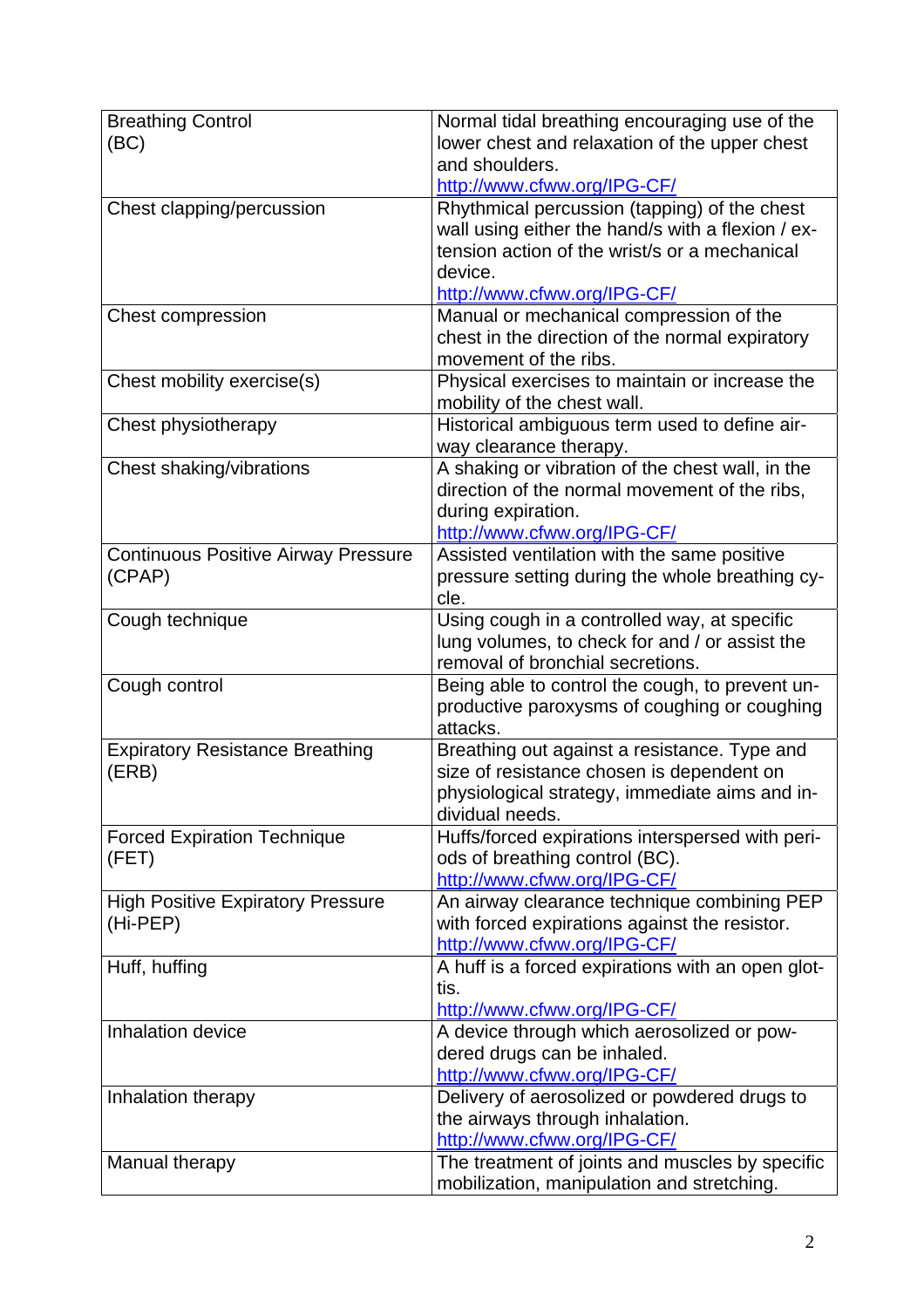| Modified postural drainage                   | The adaptation of postural drainage, i.e to      |
|----------------------------------------------|--------------------------------------------------|
|                                              | eliminate head-down positions.                   |
| Mucociliary clearance                        | The physiological movement of airway mucus       |
|                                              | by the mucociliary transport system, in a        |
|                                              | cephalad direction (towards the mouth).          |
| Nebulizer                                    | A device that aerosolizes a liquid.              |
| Nebulizer system                             | Equipment comprising of an energy source and     |
|                                              | a nebulizer. These function as a unit.           |
| Non-invasive ventilation (NIV)               | Assisted ventilation applied non-invasively with |
|                                              | a mask or mouthpiece for spontaneously           |
|                                              | breathing patients, with independent settings    |
|                                              | for inspiratory and expiratory pressures, flow   |
|                                              | rates and trigger levels.                        |
| <b>Oscillating Positive Expiratory Pres-</b> | An airway clearance technique which utilizes     |
| sure (OscPEP)                                | the effects of oscillating positive expiratory   |
|                                              | pressure and oscillating flow, combined with     |
|                                              | cough.                                           |
|                                              | (OscPEP was originally developed using Des-      |
|                                              | tin/Scandipharm Flutter VRP1.)                   |
|                                              | www.cfww.org/IPG-CF/                             |
| Percussion                                   | See "Chest clapping/percussion".                 |
| Physical activity                            | Used to influence breathing pattern, ventilation |
|                                              | and ventilation distribution.                    |
|                                              | 1) Sports, physically active games, playing and  |
|                                              | activities of daily living (ADL), etc            |
|                                              | 2) Activating an infant or toddler physically by |
|                                              | utilizing motor reflexes, current motor matur-   |
|                                              | ity and curiosity                                |
|                                              | Target groups are children of all ages, adoles-  |
|                                              | cents and adults                                 |
|                                              | www.cfww.org/IPG-CF/                             |
| <b>Physical exercise</b>                     | Targeted exercise(s) to preserve or improve a    |
|                                              | specific physical function.                      |
|                                              | www.cfww.org/IPG-CF/                             |
| Physical training                            | A prescribed programme of structured and re-     |
|                                              | peated physical exercise to improve/maintain     |
|                                              | exercise capacity and endurance, mobility,       |
|                                              | muscle strength and posture.                     |
|                                              | www.cfww.org/IPG-CF/                             |
| Positioning                                  | The use of positioning to utilize the effects of |
|                                              | gravity, to change regional functional residual  |
|                                              | capacity (FRC) and to increase regional ventila- |
|                                              | tion in order to                                 |
|                                              | improve aerosol deposition pattern               |
|                                              |                                                  |
|                                              | facilitate drainage of bronchial secretions      |
|                                              | prevent / treat atelectasis                      |
|                                              | www.cfww.org/IPG-CF/                             |
| <b>Positive Expiratory Pressure</b>          | An airway clearance technique which utilizes     |
| (PEP)                                        | the effects of tidal volume breathing towards an |
|                                              | expiratory resistance, combined with FET or      |